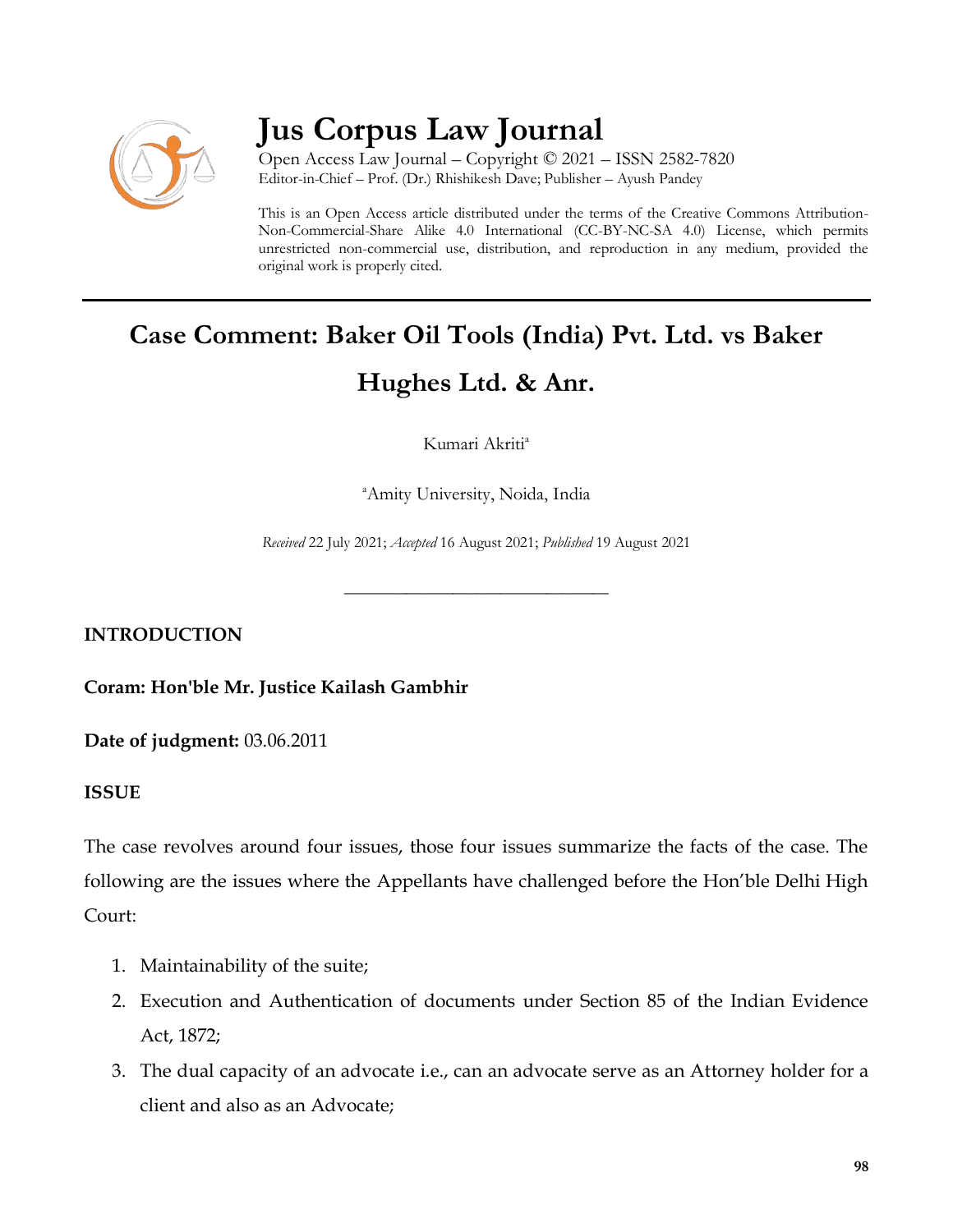4. On the grounds of the application of the principle of *Constructive Res Judicata.*

The case already came up before the Trial Court and the Learned Trial Court and the trial court decided in favour of the Respondents.

On the basis of the above four issues, the Judge has laid down certain directions for the Learned Trial Court and to the parties in dispute to the case, not only that the Lordships have thoroughly analyzed and clubbed the Issues 1 and 2 (*i.e.,)* Maintainability of the Suite and the Execution and Authentication of Documents under Section 85 of the Indian Evidence Act on the one hand and he has decided the dual capacity of the advocate by looking at Rule 13 of the bar council rules and by applying Section 11 (iv), Code of Civil Procedure with respect to the application of the principles of *Constructive Res Judicata* individually.

Before going into the judgment, it is apt to point the issues in exact terms as coined by the counsel appearing on behalf of the parties from the judgment:<sup>1</sup>

*1.Whether the Respondents were successful in showing Mr. Sameer Oberoi's authority to sign, file, verify, and commence the complaint on their behalf based on the two Power of Attorneys he filed?*

*2. Whether the Respondents have sufficiently demonstrated the execution and authentication of two Powers of Attorney by a notary public in order to claim the establishment of a presumption in their favour under Section 85 of the Indian Evidence Act?*

*3. Whether is it permissible for the Appellants to enter a new plea in order to dispute the maintainability of the respondents' suit brought before the learned Trial Court on the basis of a dual capacity of an Advocate, i.e., one as an attorney for a client and the other as an Advocate?*

*4. Whether the Appellants be barred from challenging the suit's maintainability under the principle of constructive Res Judicata because they failed to raise the issue when the case went to the Supreme Court twice?*

 $\overline{\phantom{a}}$ <sup>1</sup> *Baker Oil Tools (India) Pvt Ltd v Baker Hughes Ltd & Anr* (2011) 47 PTC 296, (2011) SCC DEL 2567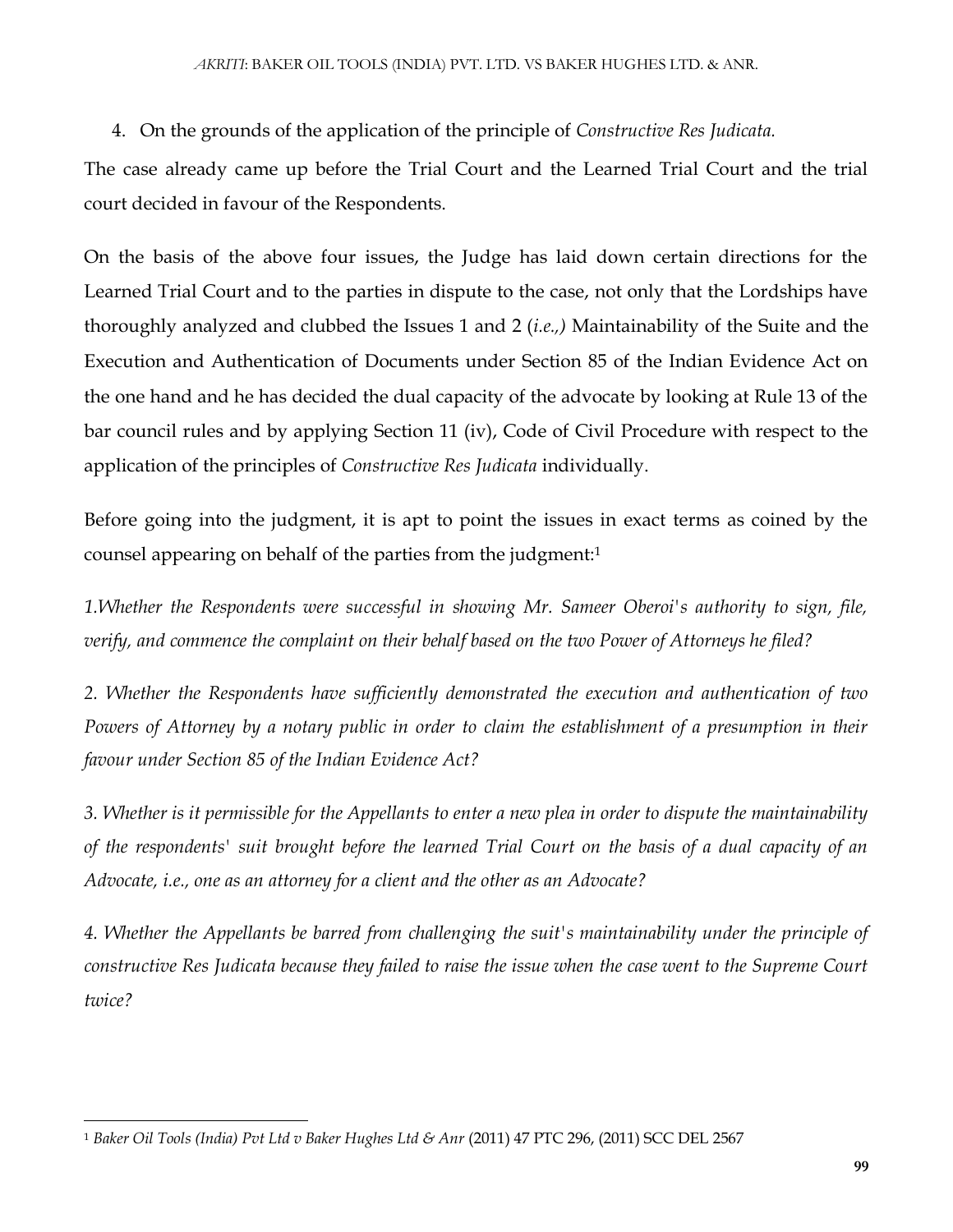#### **JUDGEMENT**

#### **(1) ISSUES 1 & 2:** *Maintainability of the Case and Section 85, Indian Evidence Act*

The Hon'ble Judge has clubbed the maintainability of the case and execution and authentication under Section 85 of the Indian Evidence Act, 1872. The lordships have laid importance on *Nibro Ltd* vs *National Insurance Co Ltd<sup>2</sup>* and on *Lucas Indian Services Ltd* vs *Sanjay Kumar<sup>3</sup>* , wherein the Hon'ble judge decided the issue in the light of Section 291, Companies Act, 1956; Order 29, Rule 1 and Order 3 Rule 1 of the Code of Civil Procedure.

"On the basis of Section 291 of the Companies Act, the Hon'ble Judge stated that the provision itself is clear that the Board of Directors, in the course of exercising any powers, is subject to the provisions of the Companies Act, the Memorandum and Articles of Association, and any regulations not inconsistent with them that are made by the company in the general body meeting." Furthermore, the subject of authority to file a lawsuit is not a technical one; rather, it is entirely dependent on the terms, rules, and regulations that have been enunciated in the company's policy and finances. As a result, the Board of Directors may only provide the authority to file a lawsuit if they adopt a resolution specifically authorising it in that regard.

*"Order 29, Rule 1 of the Code of Civil Procedure* says that any pleading with respect to the company has to be signed by the secretary or by any director or any principal officer of the corporation who is able to convey the facts of the case.

Order 3 Rule 1 of the Code of Civil Procedure lays down that if the party to the case is a pleader or an agent who is authorized to a corporation can file the suit on behalf of the company only by an authorized representative."

Thus, by applying the legal principles of the above provisions to the present case, the Respondent or the Plaintiff have filed the suit through Mr. Sameer Oberoi who is neither a principal officer nor a director nor the secretary of the recognized company and it is to be noted that the way he derives his authority not only to sign, file and verify the suites but to

 $\overline{\phantom{a}}$ 

<sup>2</sup> *Nibro Ltd v National Insurance Co Ltd* (1990) DLT 633

<sup>3</sup> *Lucas Indian Services Ltd v Sanjay Kumar* 173(2010) DLT 438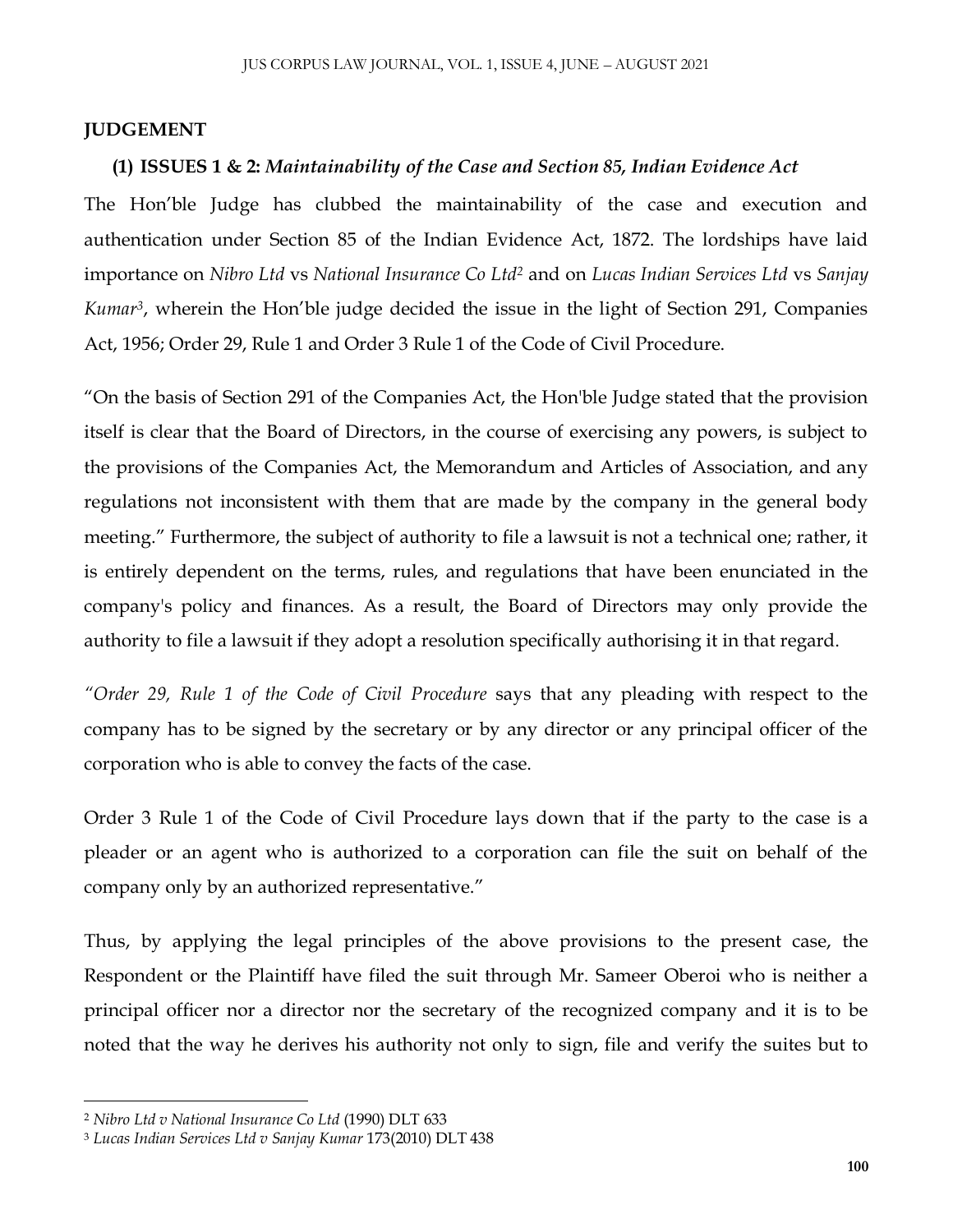institute the same by virtue of two separate power of attorneys as executed by the Respondent 1 and 2.

While viewing through the eyes of Section 85, Indian Evidence Act it is explicit that the Respondents did not provide any sufficient records, copy of Board of Resolution, or any official documents of such kind that he can dually act as an advocate as well as the client. Thus, on the basis of Section 85, it is clear that although the respondents have filed the original Power of Attorneys and no objection were taken either by the Appellants either before the Learned Trial Court or before the Learned High Court of Delhi, it can be presumed that the objection can be waived by the Appellant on the basis of Section 57 (6) of the Indian Evidence Act. The Hon'ble Judge analyzed there is series of chaos in the pieces of evidence produced by the Respondents which means the pieces of evidence are unclear and held that this present appeal is being remanded back to the learned Trial Court, thereby allowing the Respondents to rectify the technical deformities in the documents produced and the Hon'ble directing the trial court to grant permission to the Respondents to file any additional supporting documents to prove Issue No.1 so as to allow fresh opportunities. Thereby allowing the trial court to reconsider Issue No.1 if the situation demands<sup>4</sup>.

This is how the Hon'ble Judge clubbed Issues 1 and 2 because of the fact of interconnectivity to each other.

## **(2) ISSUE 3:** *Dual Capacity of an Advocate*

Here the Hon'ble Judge laid on one among the Landmark decisions passed by the Bombay High court (i.e.,) *ONGC* **v** *Offshore Enterprises Inc.,<sup>5</sup>* wherein it has been clearly decided that:

- (i) An Advocate should act only in a professional capacity as an Attorney, he cannot combine two roles;
- (ii) Even in the case of a Non-Resident Client, the Advocate cannot take a dual role;
- (iii) As per the legal provisions, the High Courts cannot entertain any filings from or in favour of firm of advocates where any one of the partners acts as a power of

 $\overline{\phantom{a}}$ 

<sup>4</sup> *Baker Oil Tools* (n 1) [40]

<sup>5</sup> *ONGC v Offshore Enterprises Inc* AIR 1993 Bom 217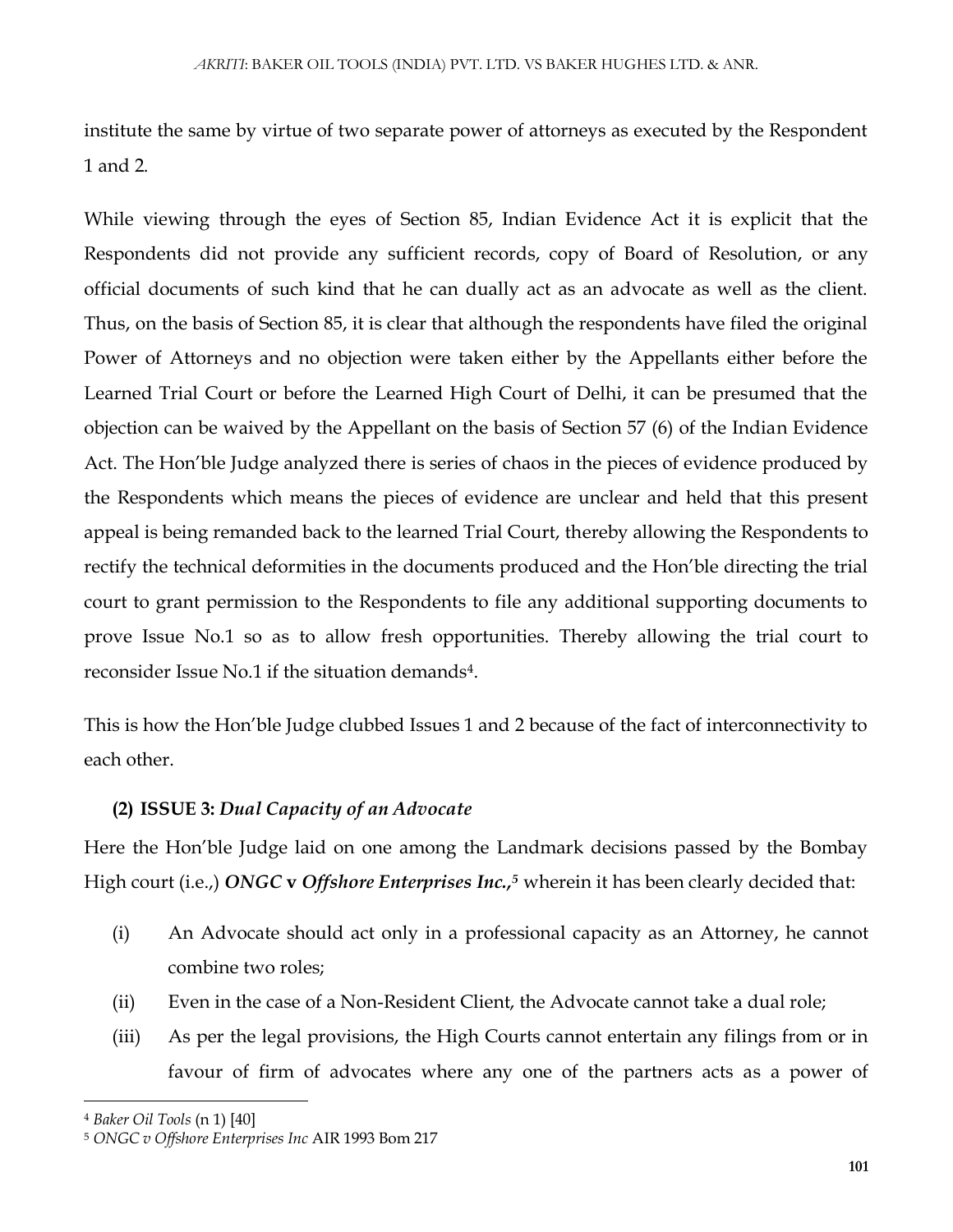attorney for Plaintiff or Defendant or any other party to the case before the court for the same cause of action;

The Lordships also referred to the verdict in *Janki Vashdeo Bhojwani and Anr.* **vs** *Indusind*  **Bank Ltd. and Ors.**<sup>6</sup> And also the stand of the Delhi High Court in *Columbia Pictures Industries Inc.* **vs** *Siti Cable Network Ltd.,<sup>7</sup>* wherein it is explicitly decided that the dual capacity of and Advocate is not at all feasible. Even Rule 13, Bar Council of India Rules bars an advocate from accepting a brief or appear a case in which there is sufficient reason to believe that he will be a witness, and the rule clearly points out if the Advocate accepts any of the briefings or need to act as witness it would automatically lead to complete professional misconduct on the part of the Advocate. Thus, the Hon'ble Judge by applying the Legal principles makes it clear that an Advocate cannot act in Dual Capacity, thereby reminding the well-known proverb of, "No man can serve two masters at the same time".

### **(4) ISSUE 4:** *Applicability of the Doctrine of Constructive Res Judicata*

The Respondents pointed out that the Appellants cannot challenge the maintainability of the suite by applying the Principles of **Constructive Res Judicata** under Section 11 of the code of Civil Procedure, because of the lack of competence of the two power of attorney holders. Here in the present case, the court held that the Appellants have the right to challenge the maintainability of the suite because of the lack of evidence produced by the Respondents in their favour. Thereby the Hon'ble Judge negatively answered the question of estopping to challenge the maintainability of the suite by the principle of constructive Res Judicata after having failed to raise the issue earlier by relying on the cases of *Amarendra Komalam & Anr.* **vs** *Usha Sinha & Anr***<sup>8</sup> ,** *Konda Lakshmana Bapuji* **vs** *Govt. of Andhra Pradesh***<sup>9</sup>** *, Kewal Singh*  **vs** *Lajwanti<sup>10</sup> .*

 $\overline{a}$ 

<sup>6</sup> *Janki Vashdeo Bhojwani and Anr v Indusind Bank Ltd and Ors* AIR 2005 SC 439

<sup>7</sup> *Columbia Pictures Industries Inc v Siti Cable Network Ltd* 2001 PTC 319

<sup>8</sup> *Amarendra Komalam & Anr v Usha Sinha & Anr* AIR 2005 SC 2758

<sup>9</sup> *Konda Lakshmana Bapuji v Govt of Andhra Pradesh* AIR 2002 SC 1012

<sup>10</sup> *Kewal Singh v Lajwanti* AIR 1980 SC 161